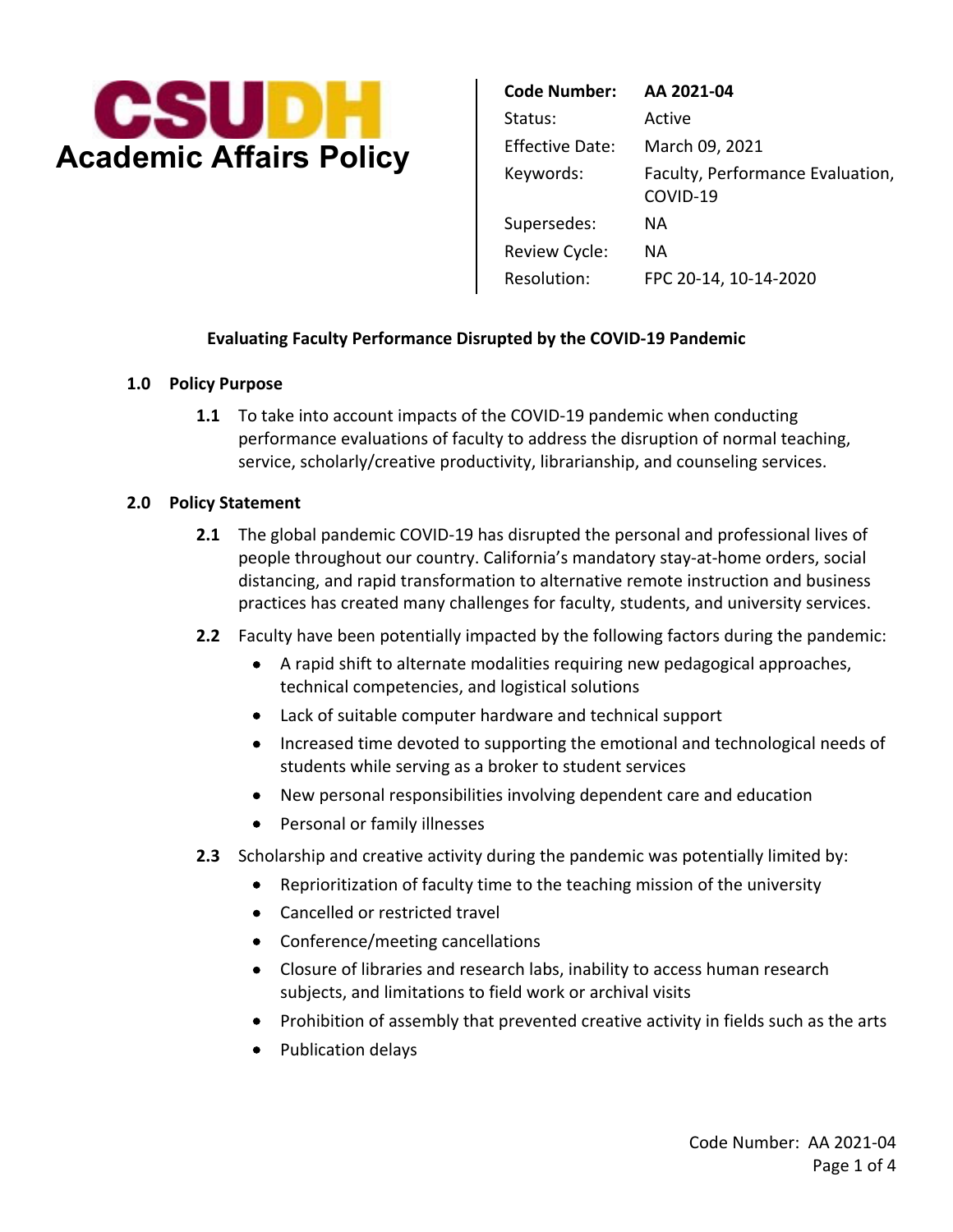- **2.4** Service during the pandemic was potentially limited by:
	- Cancelled meetings and travel
	- Searches delayed or cancelled
	- Reduced or cancelled external professional/community service opportunity
- **2.5** Counseling faculty were potentially impacted by:
	- A rapid shift to the provision of counseling and training via Telehealth services
	- • Reduced opportunity to participate in outreach programming with other departments on campus (e.g. workshops and classroom presentations)
- **2.6** Library faculty were potentially impacted by:
	- • A rapid shift to the provision of all library services to entirely virtual platforms (e.g. research help, information literacy instruction, user services, archival processing, collection services)
	- • Reduced opportunity to participate in outreach programming (e.g., workshops, finals stress-relief activities)
- **2.7** The pandemic will be time limited, but the professional effects will carry forward into the coming years. Impacts of COVID-19 must be duly considered when conducting faculty performance evaluations that include COVID-disrupted semesters for the period of review. With respect to the current pandemic, this policy will be in effect for the 2021-22 review cycle and will continue in the future until the pandemic effects have resolved, and faculty working through the pandemic have attained their next temporary appointment (non-tenure track), and tenure and/or promotion milestones (tenure track).

# **3.0 Policy**

- **3.1** In recognition of the extraordinary circumstances of the COVID-19 pandemic, the impact on faculty productivity shall be considered in the performance evaluations and resulting decisions for all faculty.
- **3.2** For the sixth probationary year performance review of faculty with extensions for tenure/promotion, reviewers shall evaluate faculty with extensions of the tenure clock with the expectation that faculty must only meet (not exceed) their department's criteria.
- **3.3** Faculty who utilized a voluntary COVID-19 leave shall not be penalized for their reduced time base and subsequent reduction in service to the university.
- **3.4** The transition to alternative modes of instruction/counseling during the pandemic may negatively influence students' evaluations of teaching/counseling effectiveness in ways that may not accurately reflect teaching/counseling under normal conditions. Reviewers shall take this into consideration when reviewing the student feedback provided during this period.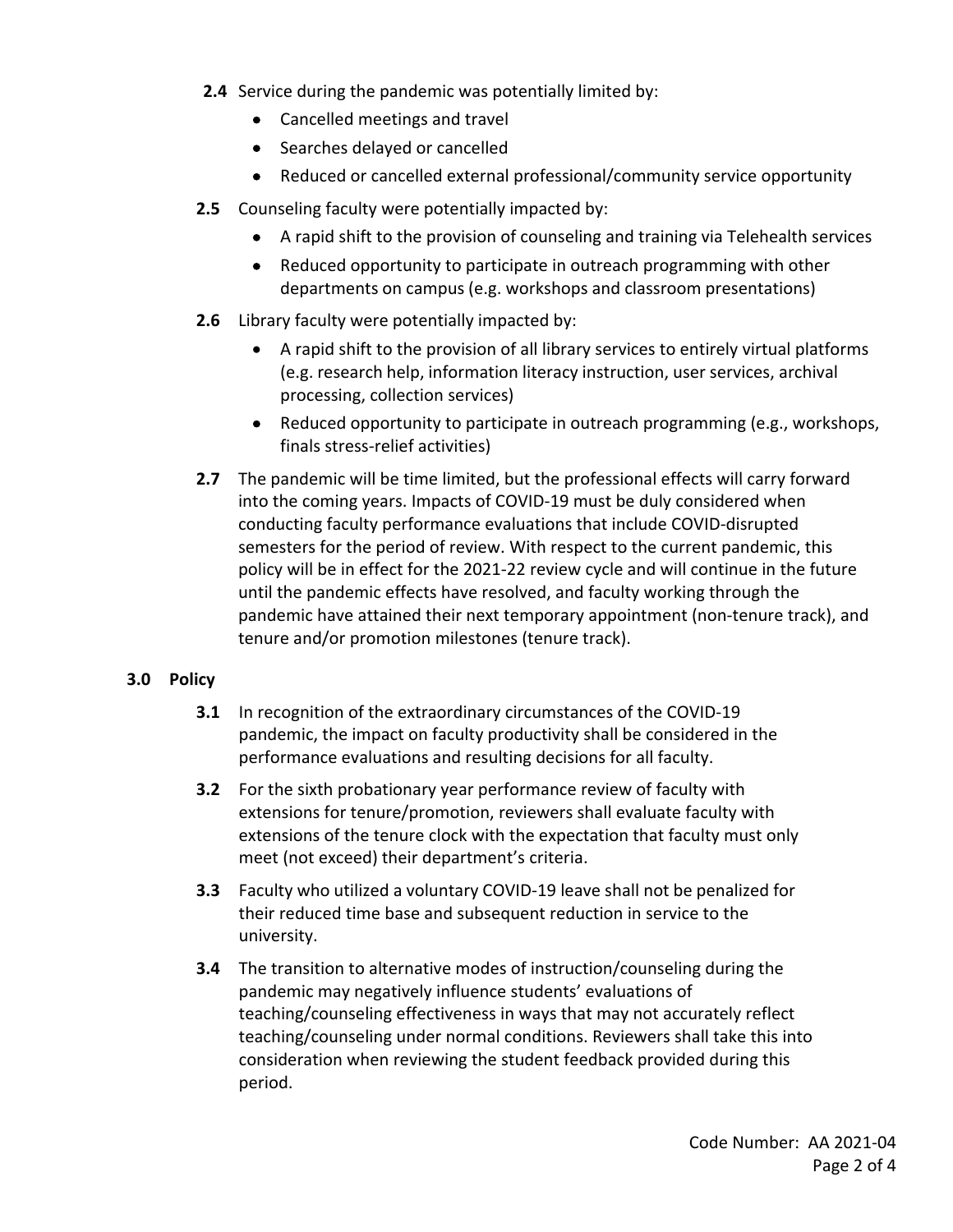- **3.5** A holistic approach to evaluating teaching effectiveness is necessary to achieve a robust and contextualized performance evaluation. A range of evidence representing engagement in pedagogy and teaching effectiveness may be presented. The following are suggested examples, but not mandatory prescriptions:
	- • Syllabi, teaching materials, and assessment measures (e.g., assignments with rubrics, projects, exams)
	- • Reports of peer evaluation of teaching and asynchronous instructional materials (course observation) received
	- • Participation in professional development for online pedagogy and academic technology and a reflective narrative explaining how this training informed course designs and/or teaching
	- • Self-reflection about the transition to alternative instruction, teaching through the pandemic, student feedback, and insights related to pedagogy that were gained
	- • Evidence of leadership for professional development such as online pedagogy and academic technology workshops or performing peer observations of teaching
- **3.6** Faculty are encouraged to note the effect of the pandemic on their teaching, scholarship or creative activity, and service in their WPAF/submitted review materials. It is further recommended that if faculty have elected to use COVID-19 modified agreements (e.g., exclusion of Spring 2020 PTE reports, extension of tenure clock, voluntary COVID-19 leave) that a copy of the memo/agreement be included in the materials submitted.
- **3.7** Reviewers should honor papers and presentations accepted at conferences, and/or recordings, performances, exhibits, etc., that were cancelled as evidence of scholarly/creative productivity and contribution. Faculty should include documentation relating to these cancelled activities in their review materials when possible.
- **3.8** Communication of this policy shall be accomplished by distribution faculty- wide, to reviewers at all levels, and as a part of routine training for RTP committee members.

# **4.0 Related Information**

- **4.1** Office of Faculty Affairs and Development 3-13-2020 email "Spring 2020 Perceived Teaching Effectiveness Evaluations and COVID-19"
- **4.2** Office of Faculty Affairs and Development 4-9-2020 email "Campus Agreement Evaluation for One-Year and Three-Year Temporary Appointments During the COVID-19 Crisis"
- **4.3** Office of Faculty Affairs and Development 4-15-2020 email "COVID-19Probationary Faculty RTP Clock Extension"